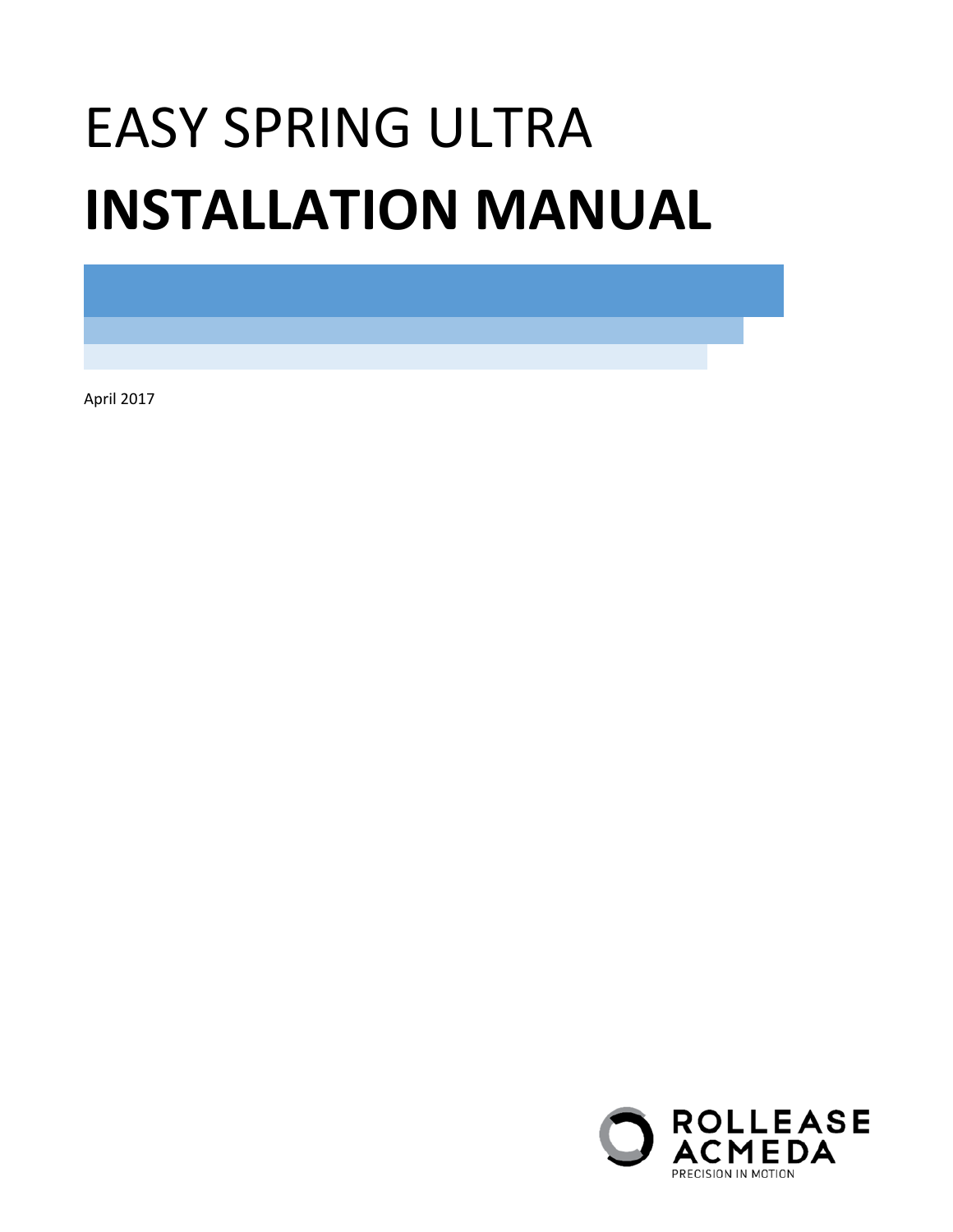## **CONTENTS**

This manual is to be read in conjunction with the Product Specifications & Assembly manual

| <b>SECTION NO.</b><br><b>DESCRIPTION</b>                 | PAGE NO. |  |  |
|----------------------------------------------------------|----------|--|--|
| <b>SECTION 1 - ITEMS REQUIRED</b>                        |          |  |  |
| <b>SECTION 2 - INSTALLATION</b>                          | 2.1      |  |  |
| <b>PART A - PREPARING INSTALLATION SPACE</b>             | 2.1      |  |  |
| PART B - MOUNTING BRACKET AND SHADE (BLIND) INSTALLATION | 2.1      |  |  |
| <b>PART C - PRETENSION CHECKS</b>                        | 2.3      |  |  |
| <b>PART D - SET LIMITS</b>                               | 2.5      |  |  |
| <b>SECTION 3 - INSTALLATION SCENARIOS</b>                |          |  |  |
| PART A - MULTIPLE SHADE (BLIND)S INSTALLED SIDE-BY-SIDE  | 3.1      |  |  |
| <b>SECTION 4 - TROUBLESHOOTING</b>                       | 4.1      |  |  |

### **DISCLAIMER**

#### INTRODUCTION

This Installation manual has been produced by Rollease Acmeda to supply the necessary information for safe and correct installation of this system.

#### INSTALLERS RESPONSIBILITY

Before installing, please read & ensure you understand the safety information and installation instructions as defined in this installation manual.

- If you do not fully understand these instructions, contact Rollease Acmeda for clarification before installing.
- The Installer is responsible to ensure that all installation personnel have been adequately trained on the safe & correct installation and operation.
- The Installer is responsible to ensure that a Job Safety Analysis or Safe Work Method Statement is completed prior to installation to identify hazards, to determine appropriate risk control measures and to implement the control measures.
- The Installer is responsible to ensure that supporting structures are sound and can adequately support the load.
- The Installer is responsible to ensure that the devises used to anchor the product to the supporting structure are suitable for the application.
- The fasteners provided are intended for fastener to timber. The installer is responsible for selecting fasteners that are suitable for other substrates

#### SAFETY INFORMATION

- Ensure Job Safety Analysis/Safe Work Method Statement is completed and actions to reduce risks are implemented.
- Ensure that electrical works are done only by a LICENSED ELECTRICIAN.
- DO NOT modify any of the components of this system.

#### PERSONNEL REQUIREMENTS

Only suitably trained/qualified personnel should undertake installation.

#### DISCLAIMER

Rollease Acmeda has used reasonable care in preparing the information included in this document, but makes no representations or warranties as to the completeness or accuracy of the information. Information is supplied upon the condition that the persons receiving the information will make their own determination as to its suitability for their purposes prior to use. Rollease Acmeda assumes no liability whatsoever for any damages incurred by you resulting from errors in or omissions from the information included herein. Rollease Acmeda reserves the right to make changes without further notice to any products to improve reliability, function or design.

#### COPYRIGHT

COPYRIGHT © ROLLEASE ACMEDA 2017

All rights reserved. No part of this document may be reproduced or utilized in any means, by any means, electronic or mechanical including photocopying, recordings, or by any information storage or retrieval system, without the express permission from Rollease Acmeda.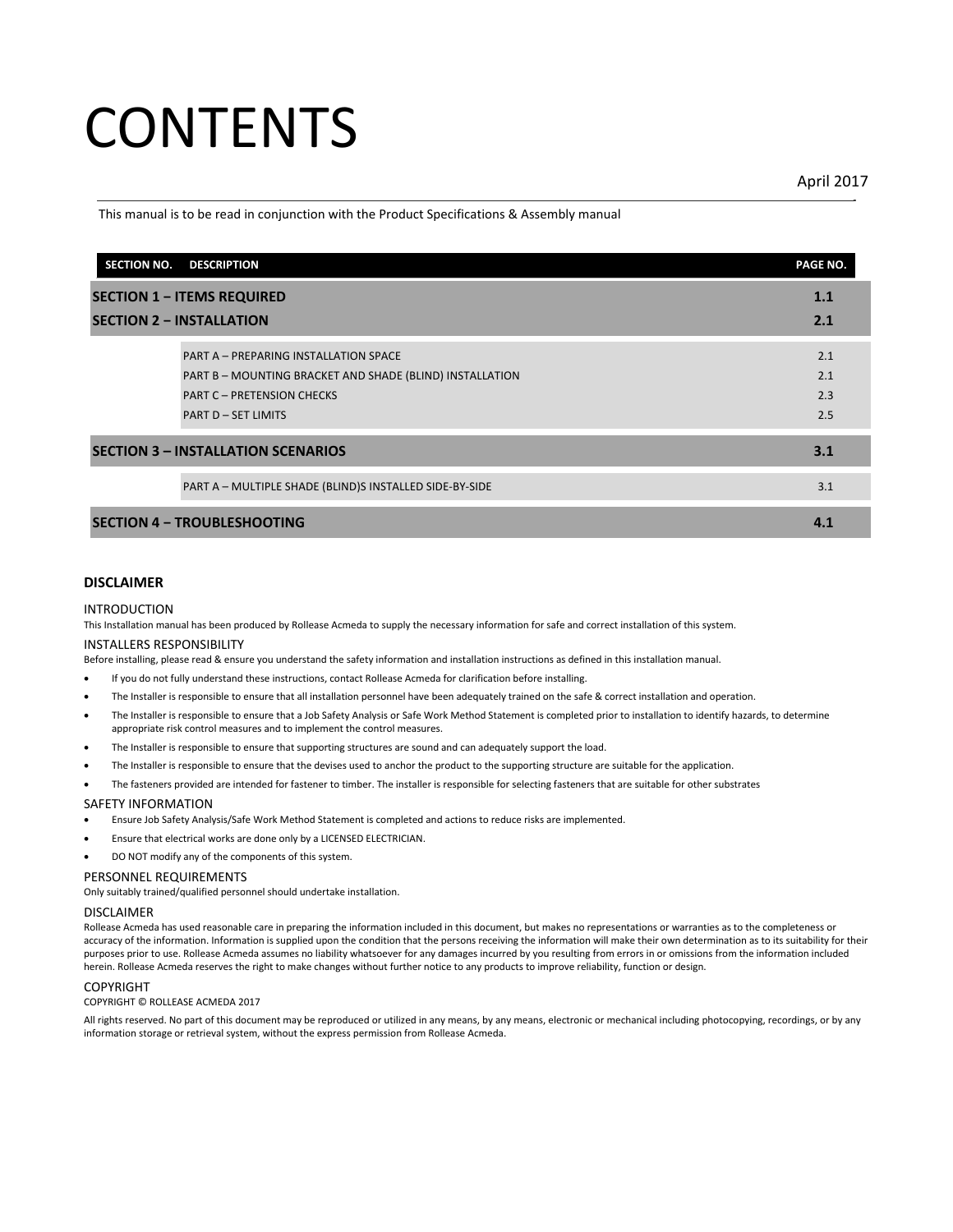## **SECTION 1** − ITEMS REQUIRED

#### TOOLS REQUIRED

- Drill
- Drill Bits
- Measuring Tape
- Pencil
- Screw Driver ‐ Flat Head

## SHADE (BLIND) ITEMS REQUIRED

Check you have all items required to complete installation;

- 1. Shade (blind) Assembly
- 2. 2 x Bracket Covers
- 3. 2 Mounting Brackets



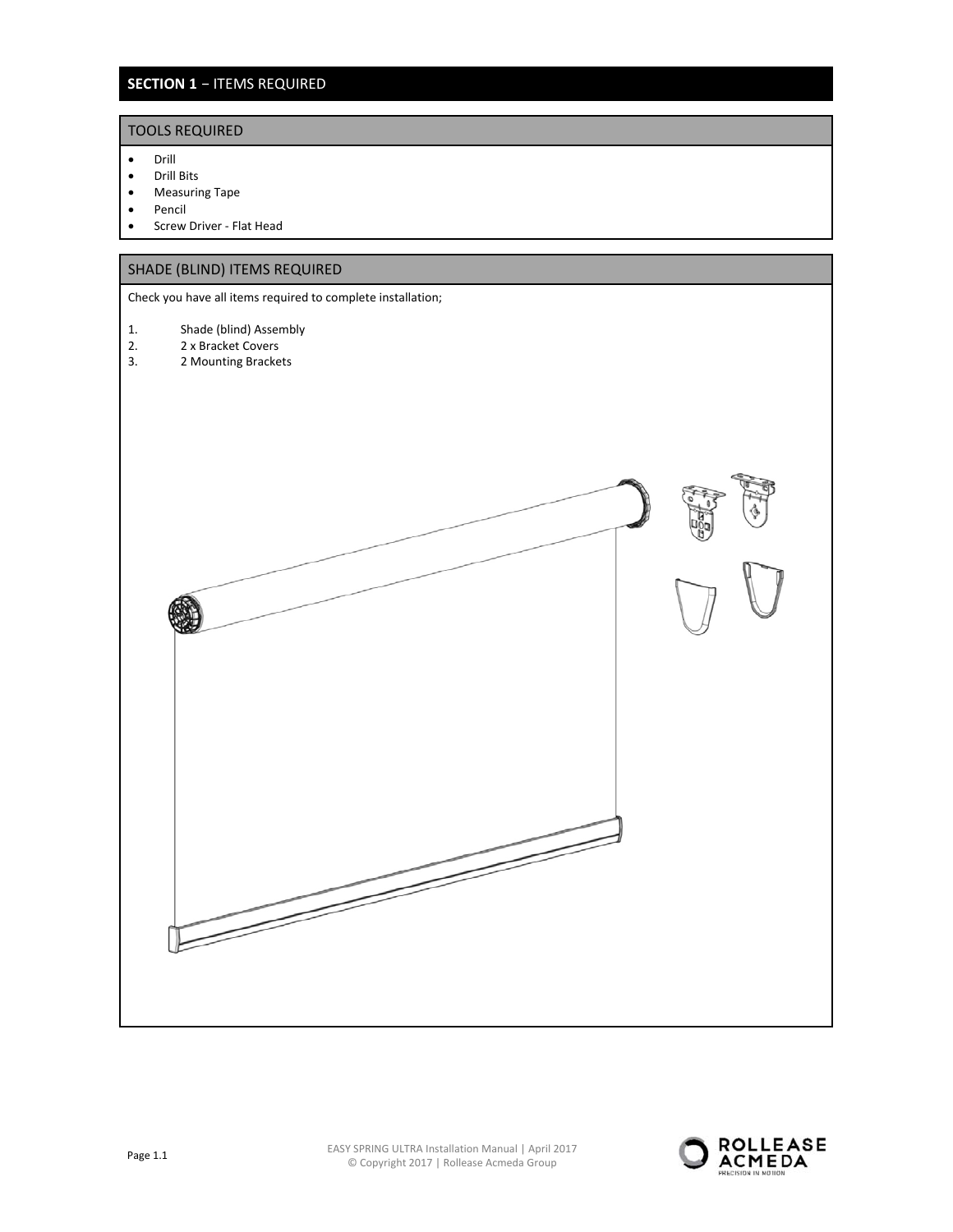## **SECTION 2** − INSTALLATION

## PART A – PREPARING INSTALLATION SPACE

## **STEP 1 – ENSURE TOP OF INSTALLATION SPACE IS LEVEL**





## PART B – MOUNTING BRACKET AND SHADE (BLIND) INSTALLATION

### **STEP 1 – INSTALL BRACKETS TO WALL / CEILING USING APPORPRIATE FASTENERS TO SUIT APPLICATION**





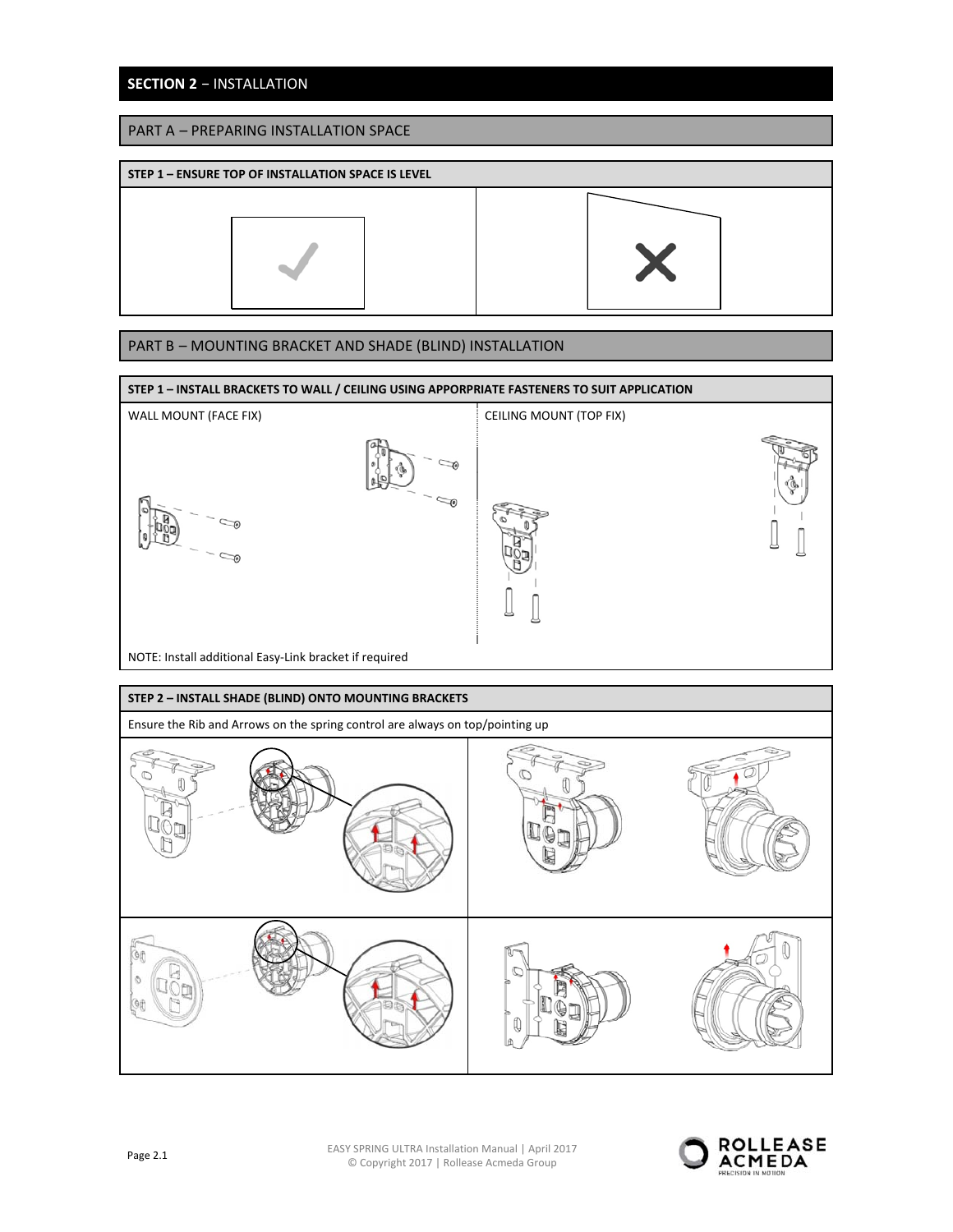

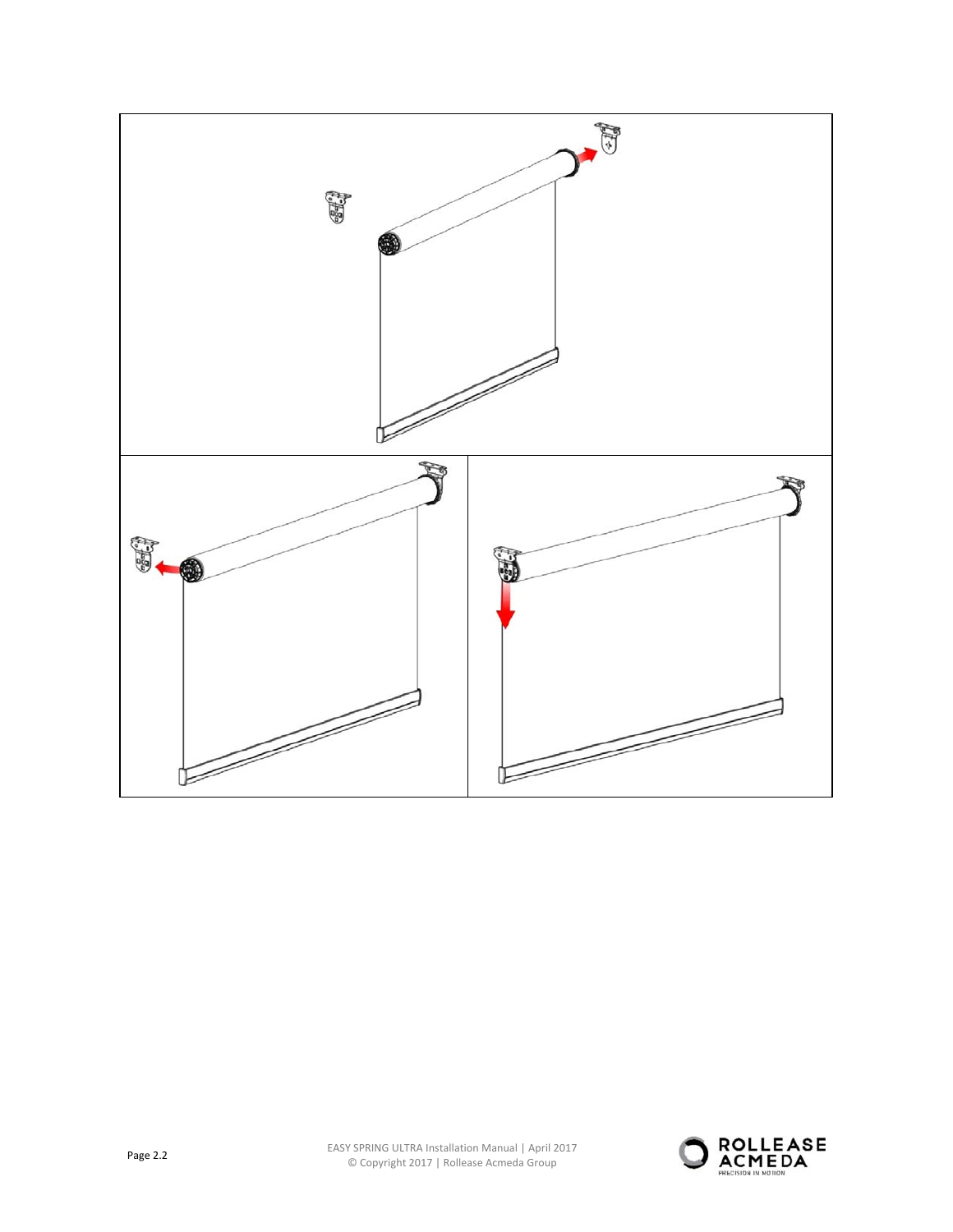## PART C – PRETENSION CHECKS



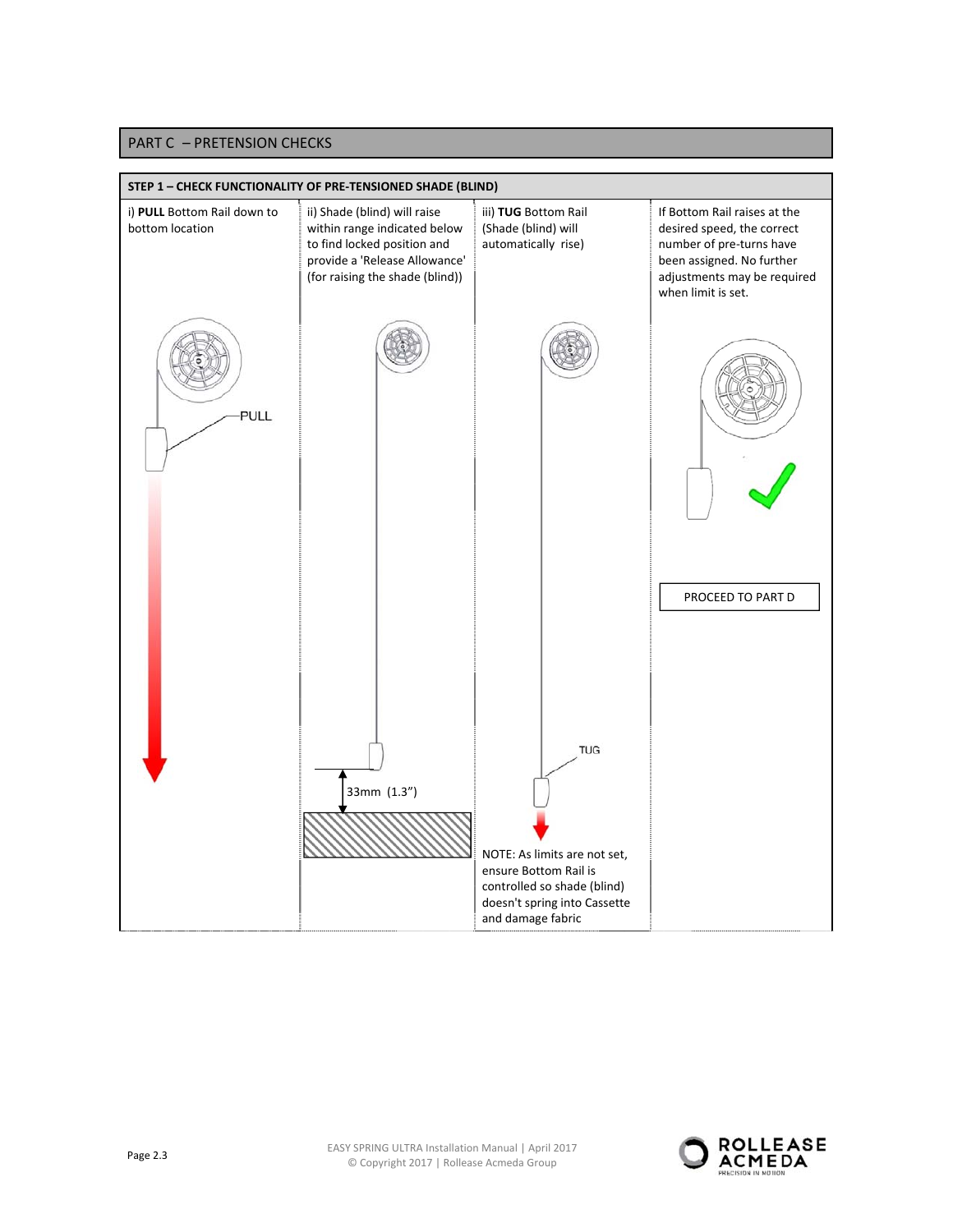

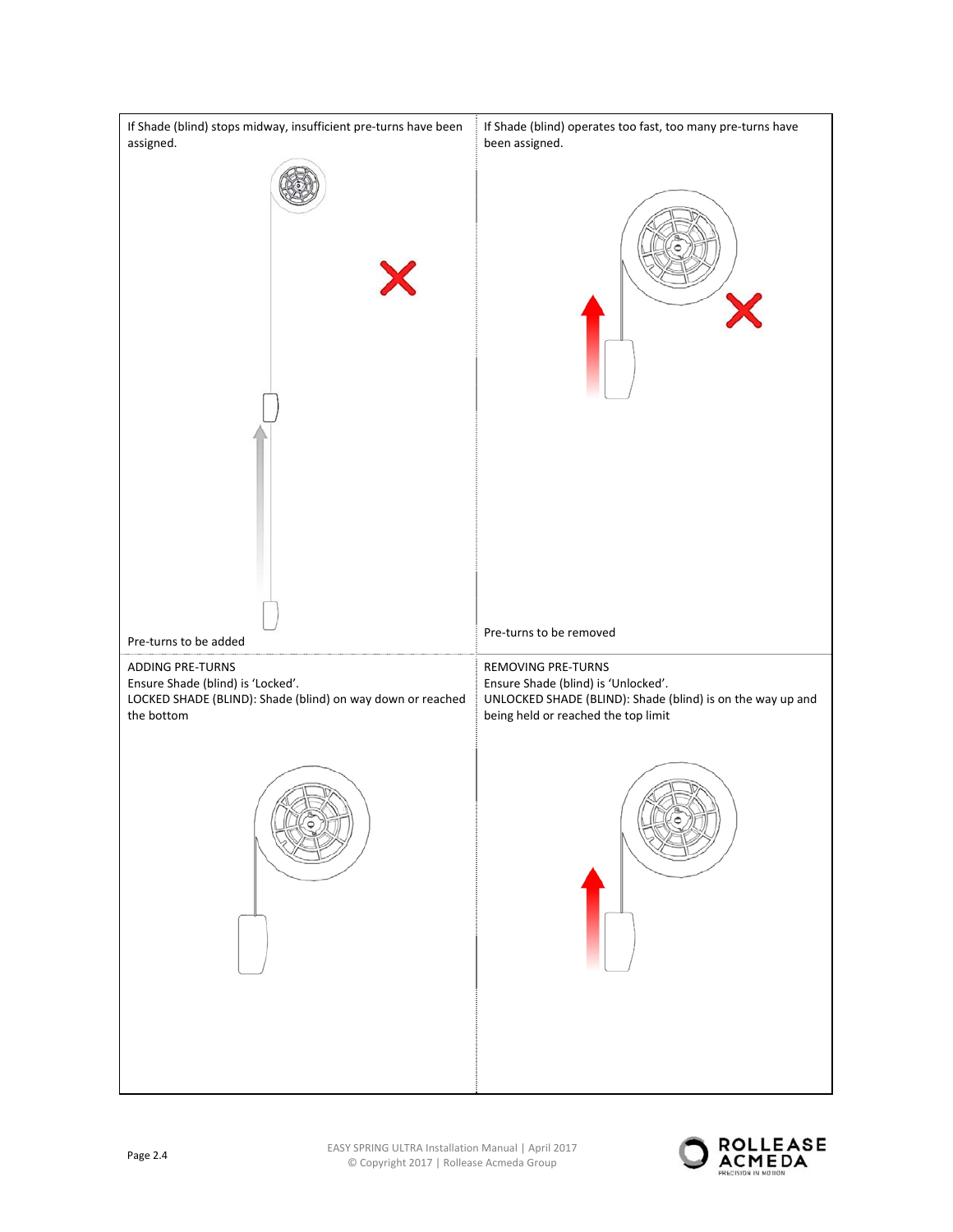

## PART D – SET LIMITS

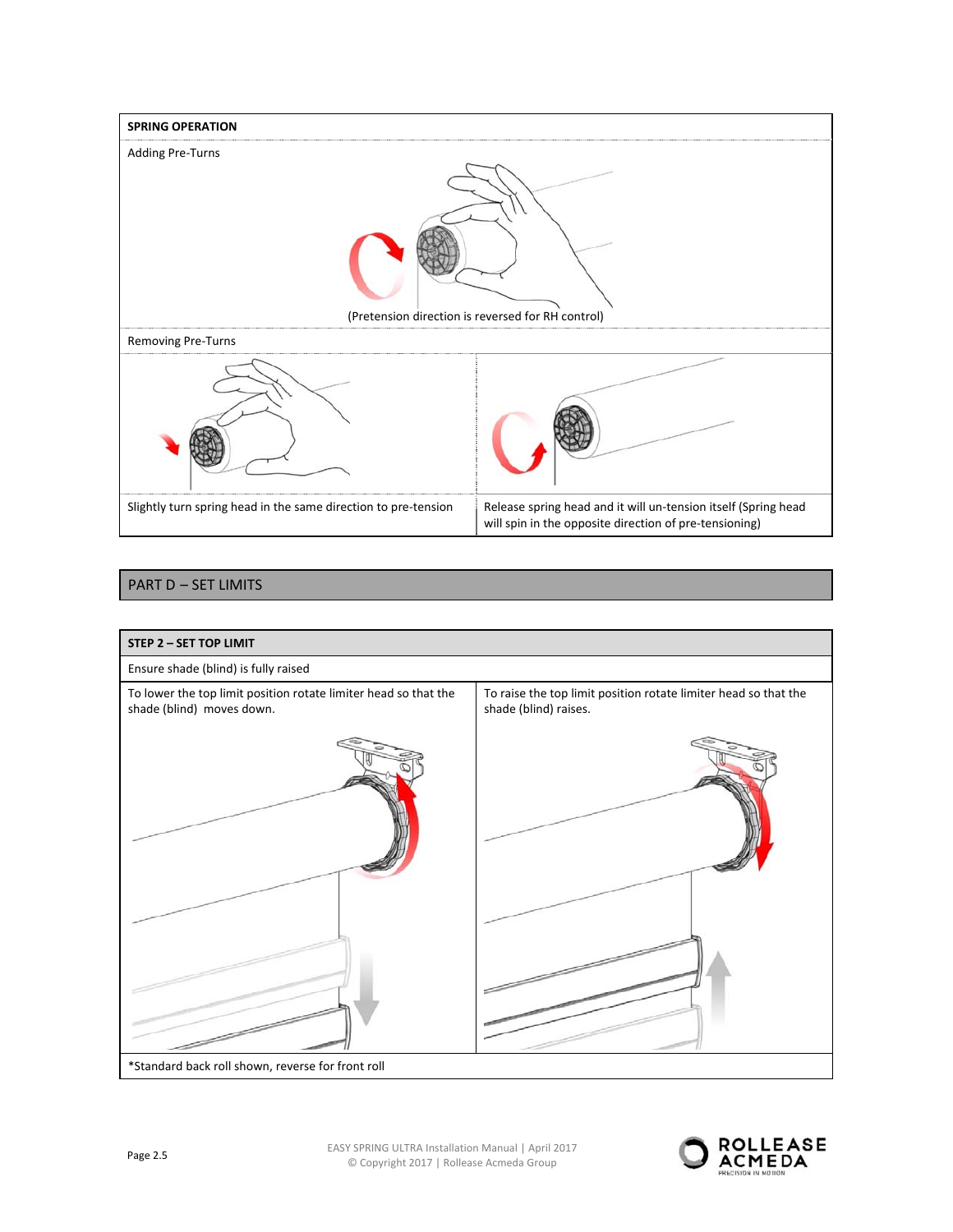



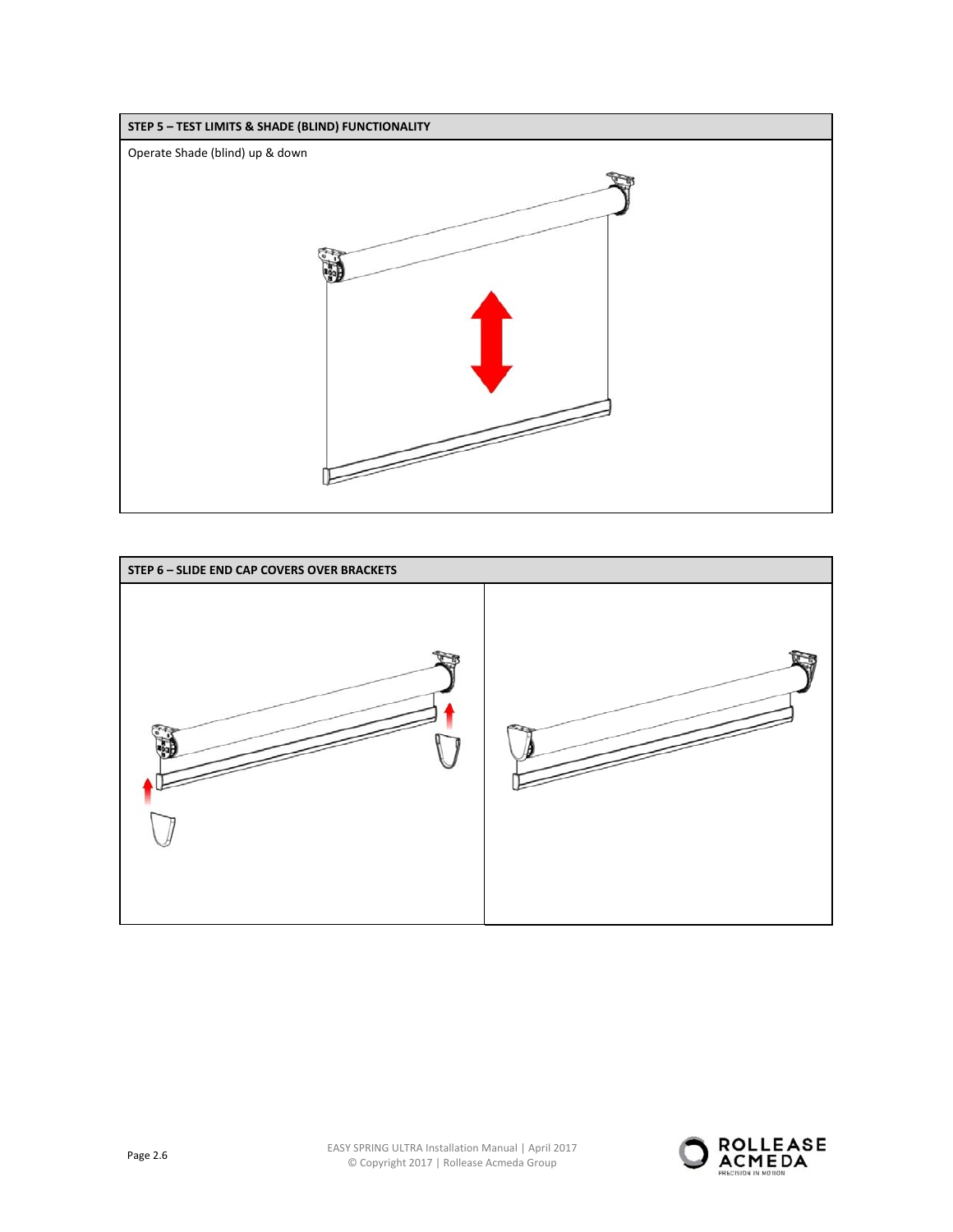## **SECTION 3** – INSTALLATION SCENARIOS

## PART A – MULTIPLE SHADE (BLIND)S INSTALLED SIDE‐BY‐SIDE

| <b>ALIGNING SHADE (BLIND)S</b>                                                                                                                                                                                                                                  |                           |           |  |  |  |
|-----------------------------------------------------------------------------------------------------------------------------------------------------------------------------------------------------------------------------------------------------------------|---------------------------|-----------|--|--|--|
| <b>LAST BLIND</b>                                                                                                                                                                                                                                               | 旧<br><b>CENTRAL BLIND</b> | 1st BLIND |  |  |  |
| i) Install '1 <sup>st</sup> Shade (blind)' as per Section 2 of this manual.<br>Leave '1 <sup>st</sup> Shade (blind)' down<br>(NOTE: '1 <sup>st</sup> Shade (blind)' is determined by 'Control Side'; the 'Control Side' is adjacent to the next shade (blind).) |                           |           |  |  |  |
| ii) Install 'Central Shade (blind)(s)' as per Section 2, Parts B, C & D of this manual.<br>TIP: Ensure each shade (blind) has the same number of pre-tensions as the '1 <sup>st</sup> Shade (blind)'.                                                           |                           |           |  |  |  |
| Set Top Limit as per Section 2, Part D of this manual to match '1 <sup>st</sup> Shade (blind)'.                                                                                                                                                                 |                           |           |  |  |  |
| iii) Install 'Last Shade (blind)' as per Section 2, Parts B, C & D of this manual.<br>TIP: Ensure each shade (blind) has the same number of pre-tensions as the '1 <sup>st</sup> Shade (blind)'.                                                                |                           |           |  |  |  |
| Set Top Limit as per Section 2, Part D of this manual to match '1 <sup>st</sup> Shade (blind)'.                                                                                                                                                                 |                           |           |  |  |  |